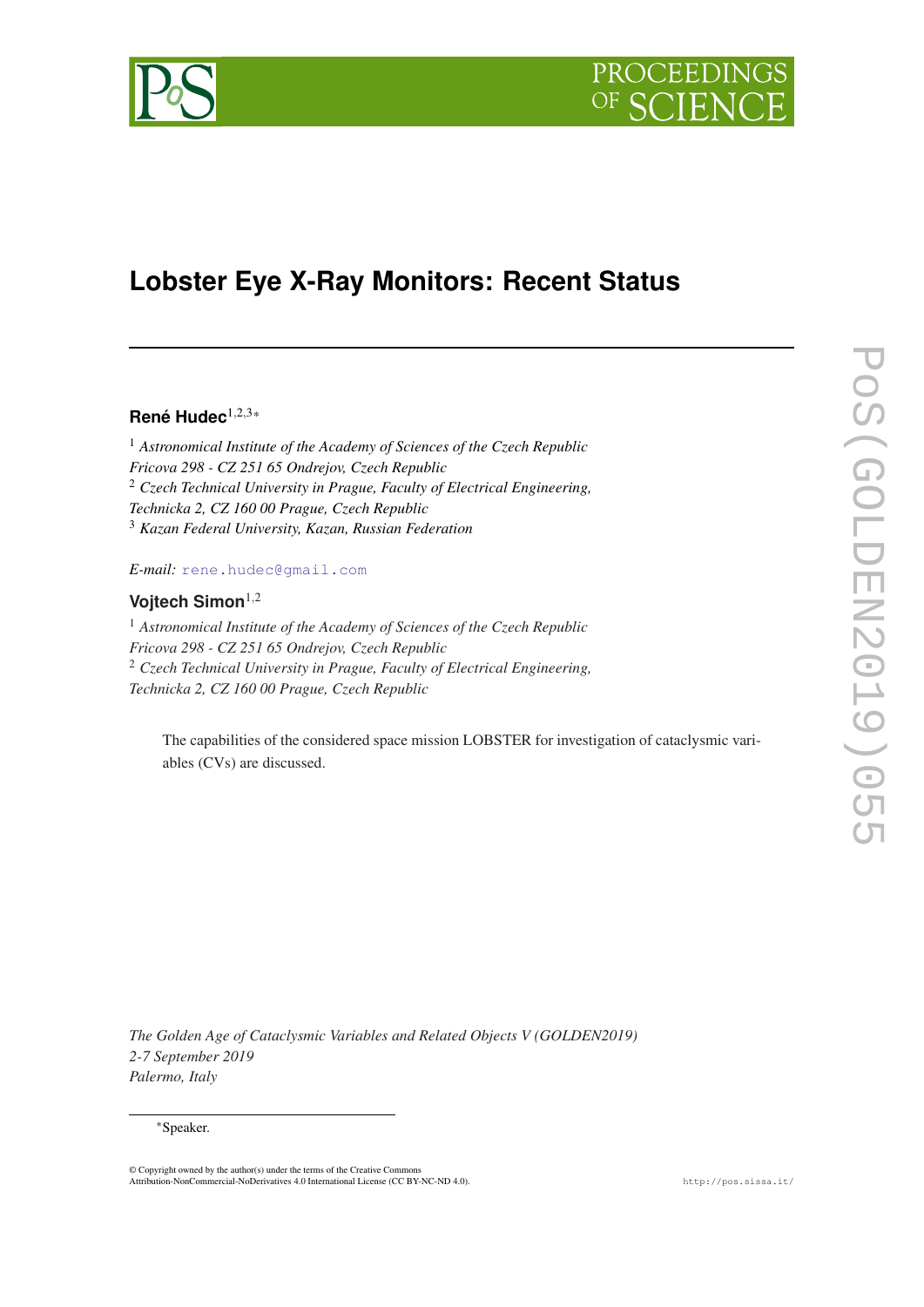# 1. Introduction

The goal of this paper is to discuss the capabilities of the considered space mission LOBSTER for investigation of cataclysmic variables (CVs). LOBSTER, as a very wide-field soft X-ray monitor, will be able to provide a dense monitoring of the light changes of CVs in X-rays. It can be a promising satellite to provide a sensitive X-ray monitor which will enable to investigate a little studied long-term activity of various types of CVs (especially the magnetic ones) in the X-ray band.

#### 2. X-ray Sky Surveys

Most of the past and recent X-ray telescopes used a narrow field of view (FOV) (less than 1 degree diameter). Past X-ray surveys were based mostly on the non-imaging experiments (without a use of optics), hence they were of a limited sensitivity. Monitors are typically sensitive to the radiation within energy  $2 \text{ keV} < E < 10 \text{ keV}$ , hence the soft X-ray emission components often remain unstudied. ASM/RXTE (All Sky Monitor onboard Rossi X-ray Timing Explorer) (Levine et al. 1996) was a non-imaging instrument, operating between 1996 and 2012. Several exposures of a given object per day are available in some cases (but in many cases only the daily means are meaningful). The sensitivity of RXTE ASM was good for X-ray binaries with the accreting neutron star or the black hole but only very few CVs (about 10) were detectable near the sensitivity limit. Obviously, a new-generation X-ray ASM monitor is needed for CVs.

## 3. Justification for X-ray sky monitoring

CVs represent the very active objects, with often violent long-term activity in both the optical and X-ray bands (dwarf nova (DN) outbursts, high/low state transitions in nova-likes, classical nova explosions), and often with the rapid transitions between the states of activity. A search for the relation of the optical and X-ray activity is very important, as monitoring of a large number of CVs is necessary to catch them in various states of activity. Most up to now X-ray observations of CVs are represented by snapshots catching selected CVs in a particular state of activity. In most cases, the transitions between the states are not mapped.

There is only poor statistics of phenomena and objects (deeper studies are available only for a few CVs). It is obvious that the progress in the future X-ray sky monitoring, as described briefly in this paper, can yield new valuable data to understand the physical processes in the unpredictable activity (e.g., state transitions) of CVs in more detail.

The X-ray monitors onboard a given satellite could operate only for a limited time segment. Moreover, the spectral regions differ for the individual monitors, hence it is difficult and sometimes unreliable to combine the data from various monitors. It is necessary to be cautious in assembling the long series of X-ray data from various X-ray telescopes. Most X-ray monitors are sensitive only to the hard or medium X-rays, very few monitors worked at energies  $E < 1$  keV. Many pieces of information are thus missing (especially supersoft X-ray sources (a special type of CVs) may not be detected at all in the hard X-ray band, although they can be very luminous).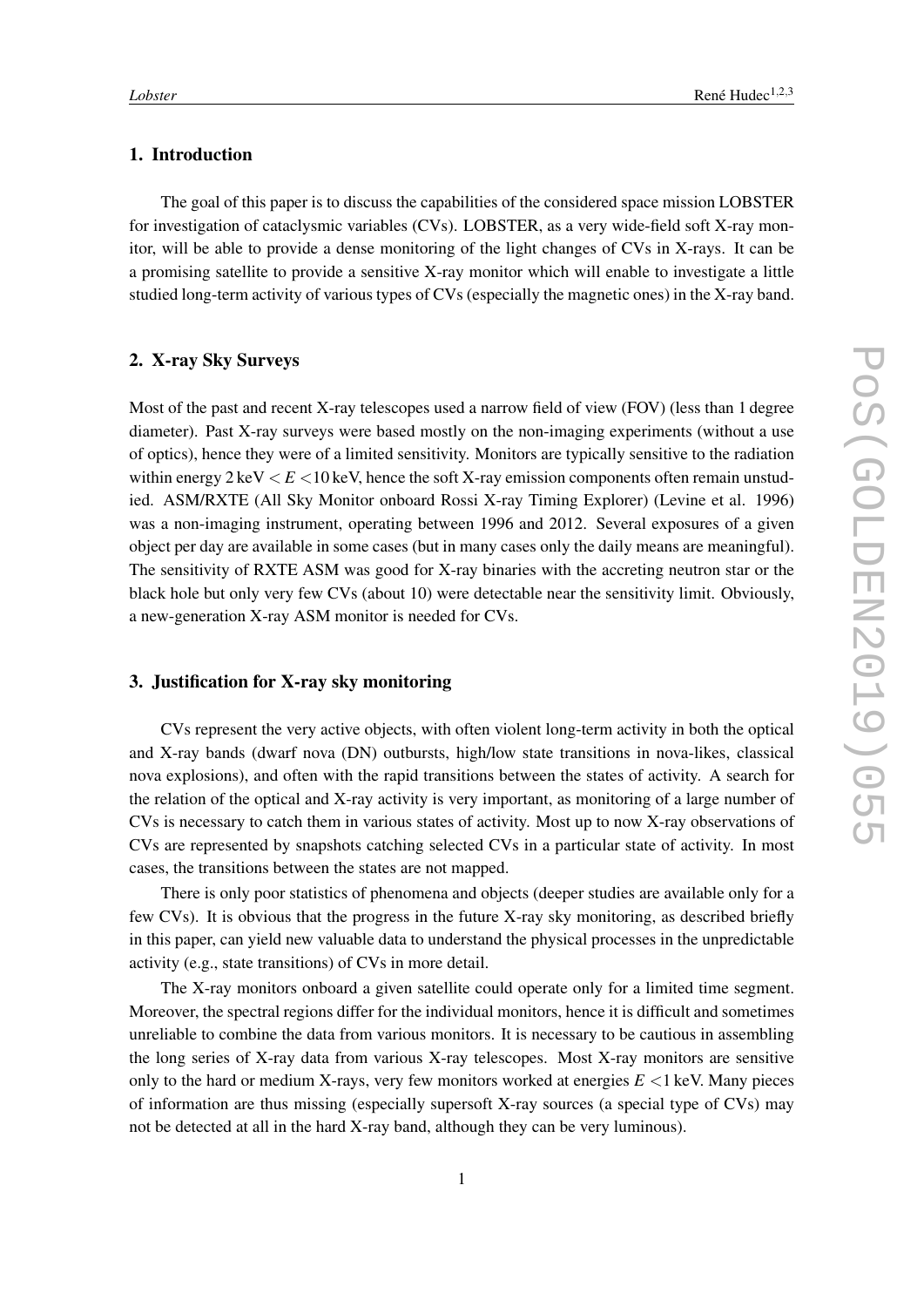#### 4. Lobster-Eye (LE)

Lobster-Eye Telescopes represent the novel Wide Field X-ray Telescopes with FOV of about 100 sq. deg. (the classical X-ray optics has only 1 deg or less). They represent an analogy with lobster eyes and were designed for astronomy, but laboratory applications are also possible. The Lobster Eye (LE) X-ray optics was originally proposed by Schmidt (1975) and Angel (1979). Since then, numerous test specimens of Lobster Eye telescopes were designed and tested (e.g., Inneman et al. 1999; Hudec et al. 2000, 2003, 2004; Tichý et al. 2009, 2011). The LE X-ray telescope can be miniaturized for an application in picosatellites. The LE telescopes are based on a real analogy with the lobster eyes. The LE telescopes can typically serve in two basic operation modes as follows: (a) starrying (pointed) mode - only for the satellite with pointing; (b) scanning mode (no satellite pointing and/or stabilization are required).

The parameters of the LE optics are as follows. The energy range from the optical to the energy of 10 keV in 2D and from the optical to the energy of 30 keV in 1D mode, FOV typical  $5 \times 5$  deg 1 module, more modules with have a larger FOV, angular resolution 1 to 10 arcmin typical, the gain 100-1000. The application areas are as follows: X-ray astronomy in scanning mode, sky monitoring for transients, X-ray astronomy in pointed mode, dense long term monitoring of selected sky area, XRF planetary science, X-ray imaging in the laboratory, X-ray laboratory collimators, X-ray imaging of laboratory plasma, X-ray security screeing and material research, X-ray imaging and low resolution spectroscopy of triggers in atmosphere (balloon experiments), X-ray imaging and low resolution spectroscopy of polar lights (balloon and rocket experiments).

# 5. Science objectives of X-ray monitoring

Wide field X-ray monitors of Lobster-Eye type were demonstrated to play an important role in modern astrophysics (e.g., Hudec et al. 2007; Švéda et al. 2004). The most important scientific cases for a monitor are the observations of activity of the sources in the direction towards the Galaxy center where these sources are accumulated. We plan to concentrate on the long-term (months) measurements of the light curves of bright persistent X-ray binaries and also the detection and measurement of the activity of bright transient events in X-ray binaries in the soft X-ray band.

## 6. Conclusions

LE based LOBSTER missions, if approved for space flight, will significantly contribute to the CVs science.

#### Acknowledgements

The author acknowledges continuous support by the Astronomical Institute of the Czech Academy of Sciences in Ondrejov under Institutional project RVO 67985815 as well as grants GA CR 13-33324S and Mobility MSMT CZ-A project 7AMB18AT036. We also acknowledge the H2020 project AHEAD funded by the European Union as Research and Innovation Action under Grants No: 654215 and 871158.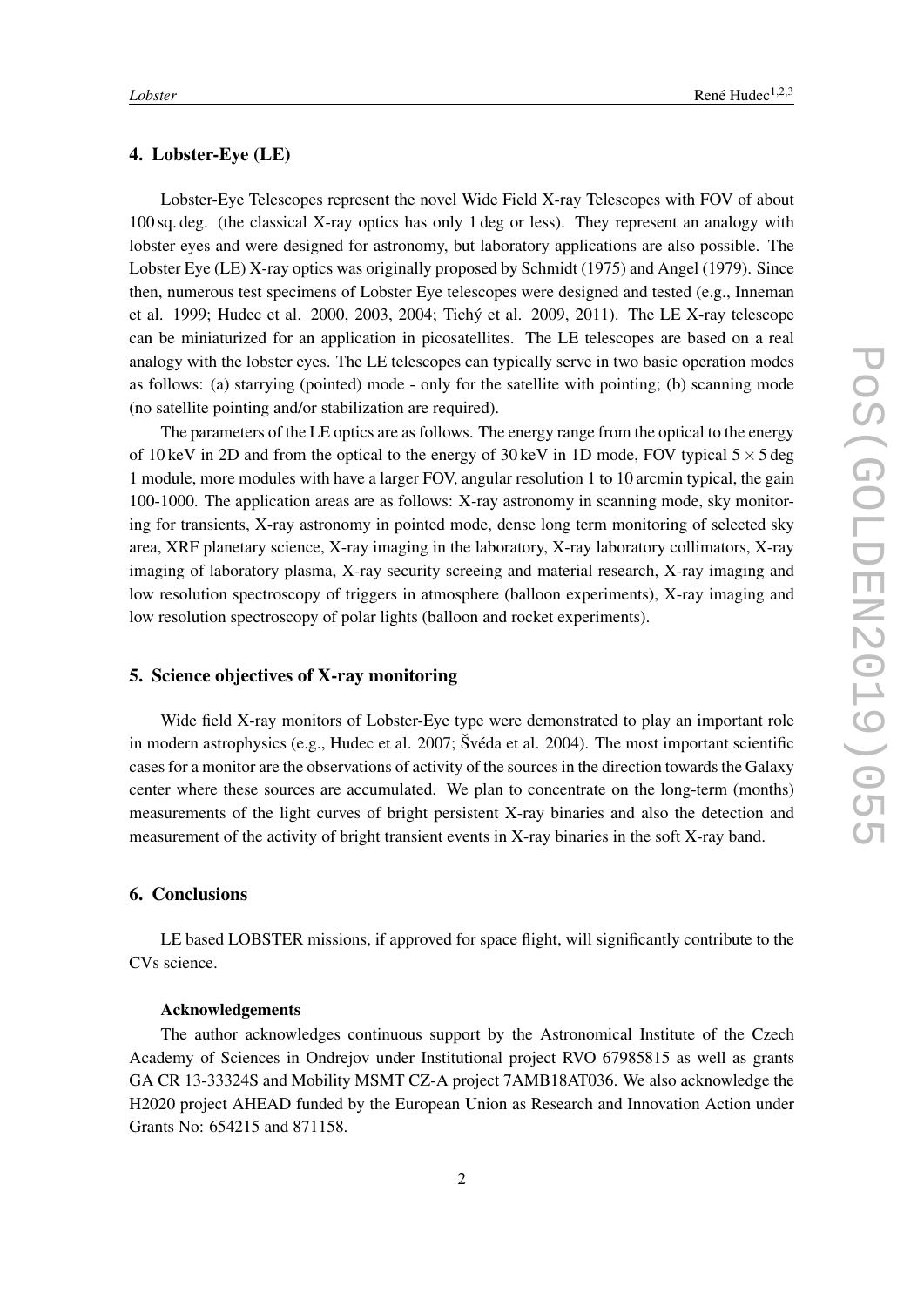

Figure 1: LE optical module for the VZLUSAT1 cubesatellite (left) and REX LE telescope assembled with the sounding rocket (right).



Figure 2: Possibilities of the detection of various types of CVs with LE. The observations by ASCA (Baskill et al. 2005) were used as the examples.

# References

- [1] Baskill Darren S., Wheatley Peter J., & Osborne Julian P. 2005, MNRAS, 357, 626
- [2] Hudec, R., et al., Proc. SPIE 5488, UV and Gamma-Ray Space Telescope Systems, (11 October 2004); doi: 10.1117/12.551915, 2004
- [3] Hudec, R., Pína, L., Inneman, A., Švéda, L., LOBSTER Astrophysics with Lobster Eye Telescopes, in Exploring the Cosmic Frontier, ESO Astrophysics Symposia European Southern Observatory 2007, pp.73-74, 2007